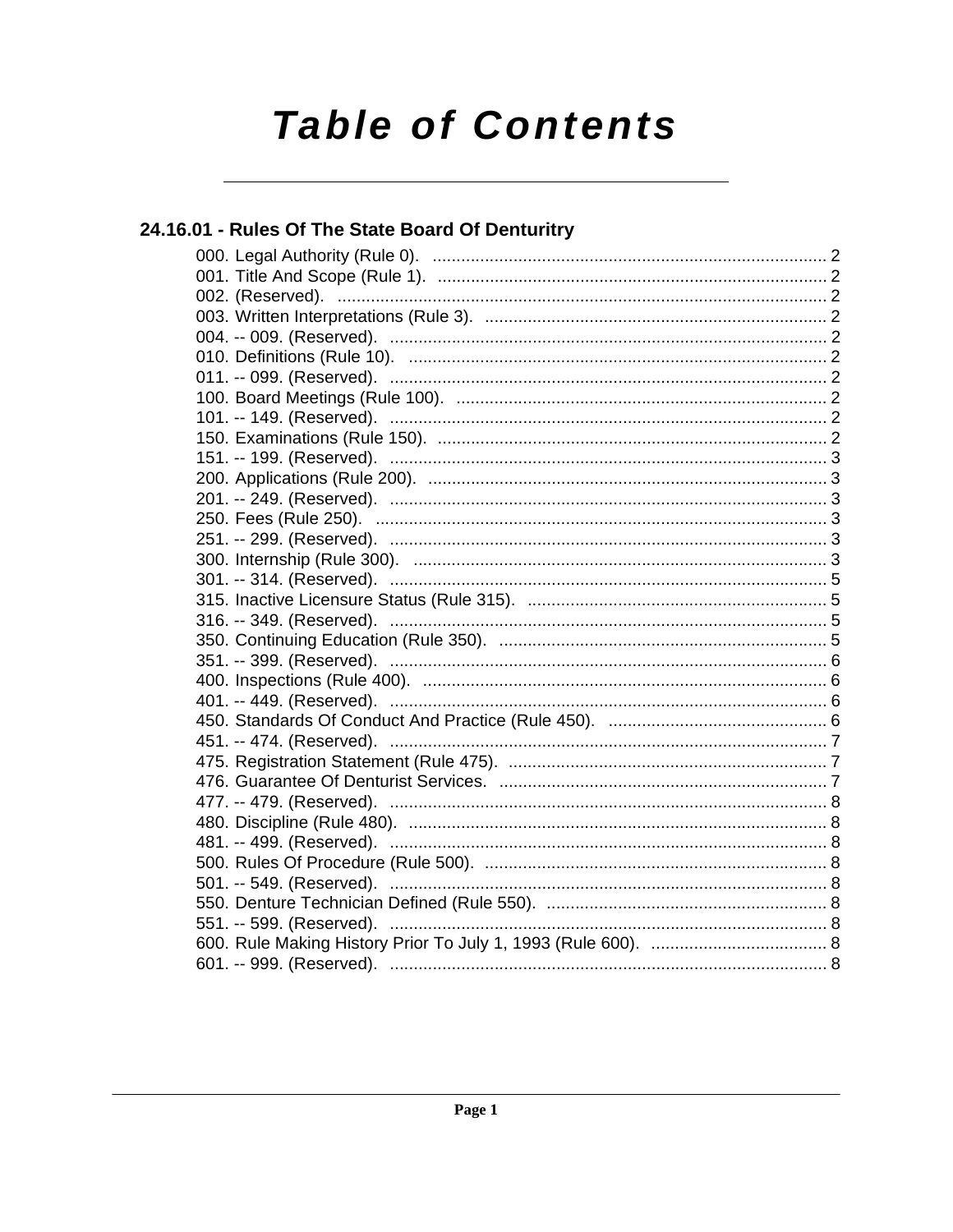#### **IDAPA 24 TITLE 16 Chapter 01**

#### **24.16.01 - RULES OF THE STATE BOARD OF DENTURITRY**

#### <span id="page-1-16"></span><span id="page-1-1"></span><span id="page-1-0"></span>**000. LEGAL AUTHORITY (Rule 0).**

In accordance with Section 54-3309, Idaho Code, the State Board of Denturitry shall promulgate rules which implement the provisions of Chapter 33, Title 54, Idaho Code. (7-1-93)

#### <span id="page-1-17"></span><span id="page-1-2"></span>**001. TITLE AND SCOPE (Rule 1).**

These rules shall be cited as IDAPA 24.16.01, "Rules of the State Board of Denturitry". (7-1-93)

#### <span id="page-1-3"></span>**002. (RESERVED).**

#### <span id="page-1-18"></span><span id="page-1-4"></span>**003. WRITTEN INTERPRETATIONS (Rule 3).**

The board may have written statements which pertain to the interpretation of the rules of this chapter. Such interpretations, if any, are available for public inspection and copying at cost in the main office of the Bureau of Occupational Licenses. (7-1-93)

#### <span id="page-1-5"></span>**004. -- 009. (RESERVED).**

#### <span id="page-1-6"></span>**010. DEFINITIONS (Rule 10).**

<span id="page-1-14"></span><span id="page-1-13"></span><span id="page-1-11"></span>**01. Board**. The State Board of Denturitry, as prescribed in Section 54-3303(a), Idaho Code. (7-1-93)

**02. Denturist Services**. For purposes of the unconditional ninety (90) day guarantee prescribed in Section 54-3320(c), Idaho Code, denturist services include any and all prosthetic dental appliances and materials and/ or services related to the furnishing or supplying of such a denture, including prepatory work, construction, fitting, furnishing, supplying, altering, repairing or reproducing any prosthetic dental appliance or device. (7-1-97)

#### <span id="page-1-7"></span>**011. -- 099. (RESERVED).**

#### <span id="page-1-8"></span>**100. BOARD MEETINGS (Rule 100).**

<span id="page-1-12"></span>

| 01. | <b>Dates</b> . The board shall meet regularly on the first Friday of April and November of each year. |  |  |  |
|-----|-------------------------------------------------------------------------------------------------------|--|--|--|
|-----|-------------------------------------------------------------------------------------------------------|--|--|--|

(7-1-93)

**02. Place**. Meetings shall be held at the Bureau of Occupational Licenses. (7-1-93)

**03. Dates And Places**. Dates and places may be changed through notification by the board at least ten (10) days prior to the regular meeting date or the date established for a meeting whichever is earlier. (7-1-93)

#### <span id="page-1-9"></span>**101. -- 149. (RESERVED).**

#### <span id="page-1-15"></span><span id="page-1-10"></span>**150. EXAMINATIONS (Rule 150).**

**01. Date Of Licensure Examination**. The licensure examination will be held semi-annually on the ay in June and the second Friday in January. first Friday in June and the second Friday in January.

**02. Place**. All examinations will be administered at the time and place as designated by the board. (3-10-00)

**03. Content**. Examinations shall be written and practical demonstration of skills.  $(3-10-00)$ 

**04. Grading**. An applicant to pass the examination must obtain an average percentage score of seventy-five percent (75%) or better. The written and practical examinations shall carry equal weight. (3-10-00)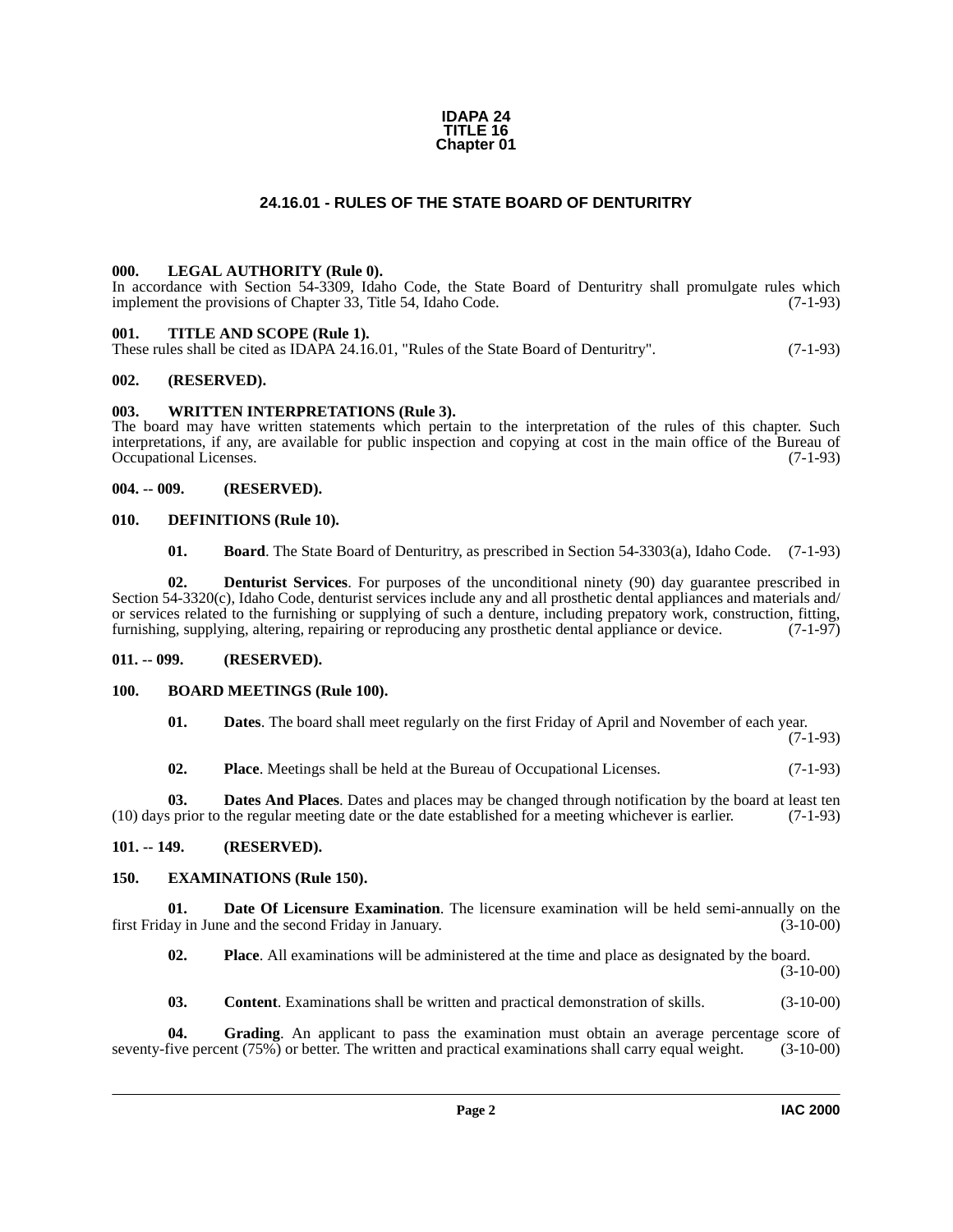#### <span id="page-2-0"></span>**151. -- 199. (RESERVED).**

#### <span id="page-2-10"></span><span id="page-2-1"></span>**200. APPLICATIONS (Rule 200).**

<span id="page-2-7"></span>**01. Application Filing Date**. Licensure applications must be received in the Bureau of Occupational Licenses ninety (90) days prior to the scheduled examinations. Applications received after that date will be held over<br>for the board's next scheduled examination. (3-10-00) for the board's next scheduled examination.

<span id="page-2-8"></span>**02. Application Form For Licensure**. Applications for licensure shall be made on forms approved by the board and furnished by the Bureau of Occupational Licenses and shall include all other documents necessary to establish the applicant meets the requirements for licensure except examination and is eligible to take the licensure examination. (7-1-93)

<span id="page-2-9"></span>**03. Application Must Be Complete**. All applications must be complete in every respect and accompanied by the appropriate fees before being considered received by the Bureau of Occupational Licenses.

(7-1-93)

#### <span id="page-2-2"></span>**201. -- 249. (RESERVED).**

#### <span id="page-2-11"></span><span id="page-2-3"></span>**250. FEES (Rule 250).**

The following fees are established by the board: (7-1-93)

<span id="page-2-16"></span>**01. License Application And Exam Fee**. License application and examination fee - three hundred dollars (\$300). (7-1-93)

**02. Intern Application And Permit Fee**. Intern application and permit fee - three hundred dollars (\$300). (7-1-93)

<span id="page-2-14"></span><span id="page-2-13"></span><span id="page-2-6"></span>**03.** Initial License Fee. Initial license fee - three hundred dollars (\$300). (7-1-93)

**04. Annual Renewal Fee**. Annual renewal fee - three hundred dollars (\$300). The annual renewal fee must be accompanied with certification of the applicant having met the required continued education set forth in Section 54-3313, Idaho Code, and Section 350. (8-24-94)

<span id="page-2-12"></span>**05. Inactive License Fee**. The fee for a renewal of an inactive license shall be fifty dollars (\$50). (3-10-00)

#### <span id="page-2-4"></span>**251. -- 299. (RESERVED).**

#### <span id="page-2-15"></span><span id="page-2-5"></span>**300. INTERNSHIP (Rule 300).**

<span id="page-2-17"></span>

|              | 01. | <b>Requirements And Conditions For Internship.</b>                                                                                                                        | $(3-10-00)$ |
|--------------|-----|---------------------------------------------------------------------------------------------------------------------------------------------------------------------------|-------------|
|              | a.  | To be eligible for internship the applicant must have completed:                                                                                                          | $(3-10-00)$ |
|              | i.  | The educational requirements set forth in Section 54-3310(b), Idaho Code; or                                                                                              | $(3-10-00)$ |
| application. | 11. | Have denturitry experience of three (3) years within the five (5) years immediately preceding                                                                             | $(3-10-00)$ |
|              | b.  | Where an internship is established based on experience, the internship is valid only while the intern<br>is actively pursuing completion of Idaho licensure requirements. | $(3-10-00)$ |
|              | c.  | Application shall be made on forms provided by the Bureau of Occupational Licenses and shall:                                                                             | $(3-10-00)$ |
|              | 1.  | Document the location of practice;                                                                                                                                        | $(3-10-00)$ |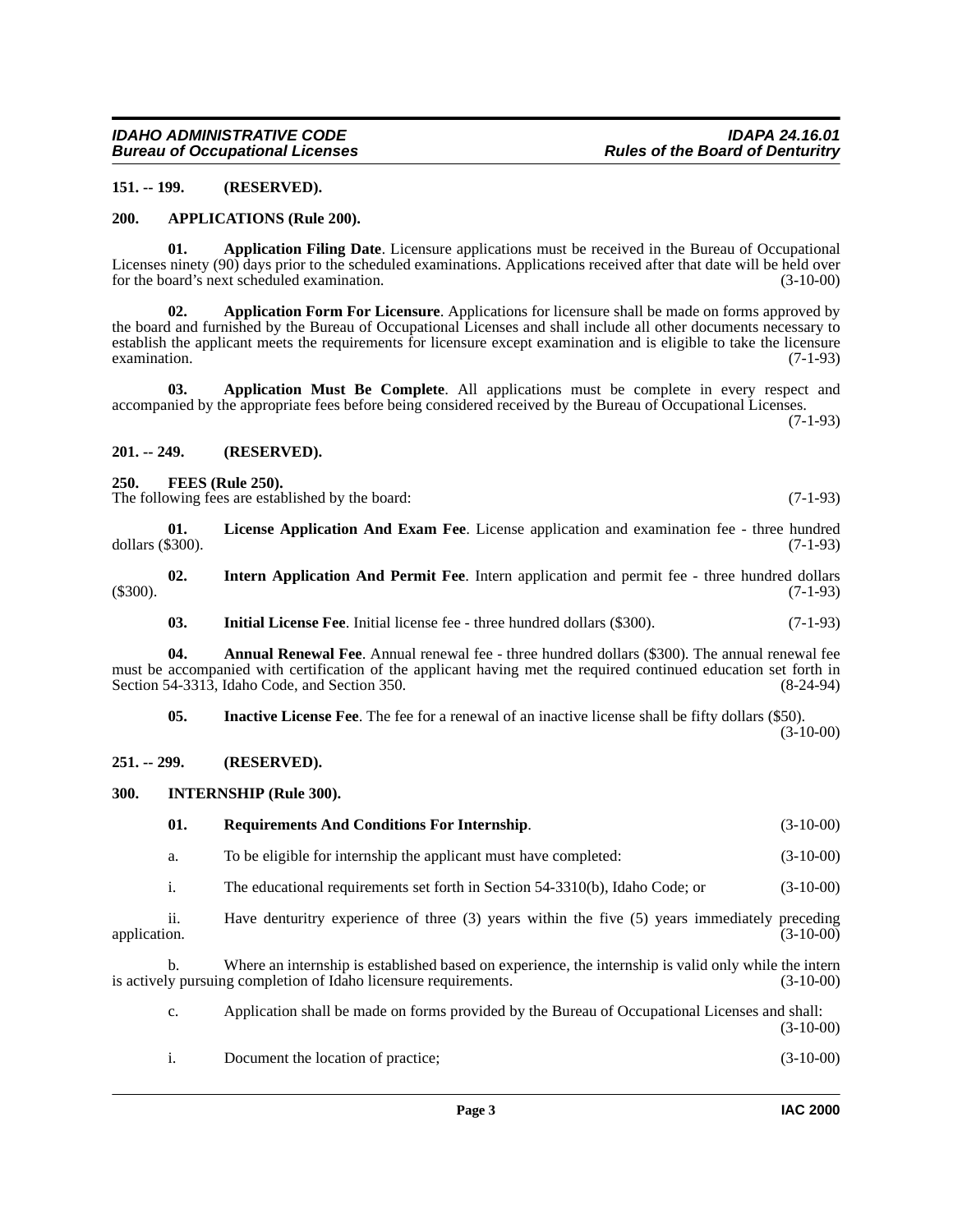<span id="page-3-2"></span><span id="page-3-1"></span><span id="page-3-0"></span>

|            | ii.   | Include the name and address of the supervising denturist or dentist;                                                                                                                                                                                          | $(3-10-00)$ |
|------------|-------|----------------------------------------------------------------------------------------------------------------------------------------------------------------------------------------------------------------------------------------------------------------|-------------|
|            | iii.  | Include a sworn or affirmed statement by the supervising denturist or dentist;                                                                                                                                                                                 | $(3-10-00)$ |
|            | iv.   | Include a sworn or affirmed statement by the supervisor accepting supervision of the intern;                                                                                                                                                                   | $(3-10-00)$ |
|            | V.    | Include a sworn statement by applicant that he is knowledgeable of law and rules and will abide by<br>all requirements of such law and rules; and                                                                                                              | $(3-10-00)$ |
|            | vi.   | Include such other information necessary to establish applicant's qualifications for licensure as a<br>denturist and establish compliance with pre-intern requirements.                                                                                        | $(3-10-00)$ |
|            | 02.   | <b>Internship Equivalency.</b> A person shall be considered to have the equivalent of two (2) years<br>internship under a licensed denturist who has met and verifies one (1) of the following within the five (5) years<br>immediately preceding application: | $(3-10-00)$ |
|            | a.    | Two (2) years internship as a denture lab technician under a licensed dentist; or                                                                                                                                                                              | $(3-10-00)$ |
|            | b.    | Two (2) years in the military as a denture lab technician; or                                                                                                                                                                                                  | $(3-10-00)$ |
|            | c.    | Three (3) years experience as a denturist under licensure in another state or Canada.                                                                                                                                                                          | $(3-10-00)$ |
| licensure. | 03.   | <b>Internship Not To Exceed One Year.</b> Internship not to exceed one (1) year acquired through a<br>formal training program in an acceptable school will be accepted toward the two (2) year required internship for                                         | $(7-1-93)$  |
|            | 04.   | Training Requirements. Each year of required internship shall consist of two thousand (2,000)<br>clock hours of training and performance of the following minimum procedures for licensure.                                                                    | $(7-1-93)$  |
| following: | a.    | Procedures shall include all steps required in constructing a finished denture but not limited to the                                                                                                                                                          | $(7-1-93)$  |
|            | i.    | Patient charting - thirty-six (36) minimum.                                                                                                                                                                                                                    | $(7-1-93)$  |
|            | ii.   | Operatory sanitation - thirty-six (36) minimum.                                                                                                                                                                                                                | $(7-1-93)$  |
|            | iii.  | Oral examination - thirty-six (36) minimum.                                                                                                                                                                                                                    | $(7-1-93)$  |
|            | iv.   | Impressions, preliminary and final (pour models, custom trays) - thirty-six (36) minimum. (7-1-93)                                                                                                                                                             |             |
|            | V.    | Bite registrations - twelve (12) minimum.                                                                                                                                                                                                                      | $(7-1-93)$  |
|            | vi.   | Articulations - twelve (12) minimum.                                                                                                                                                                                                                           | $(7-1-93)$  |
|            | vii.  | Set ups - twelve (12) minimum.                                                                                                                                                                                                                                 | $(7-1-93)$  |
|            | viii. | Try ins - twelve (12) minimum.                                                                                                                                                                                                                                 | $(7-1-93)$  |
|            | ix.   | Processing (wax up, flask-boil out, packing, grind-polish) - thirty-six (36) minimum.                                                                                                                                                                          | $(7-1-93)$  |
|            | X.    | Delivery-post adjustment - thirty-six (36) minimum.                                                                                                                                                                                                            | $(7-1-93)$  |
|            | b.    | Processed relines (one (1) plate = one (1) unit) - twenty-four (24) units.                                                                                                                                                                                     | $(7-1-93)$  |
|            | c.    | Tooth repairs - forty-eight (48) minimum.                                                                                                                                                                                                                      | $(7-1-93)$  |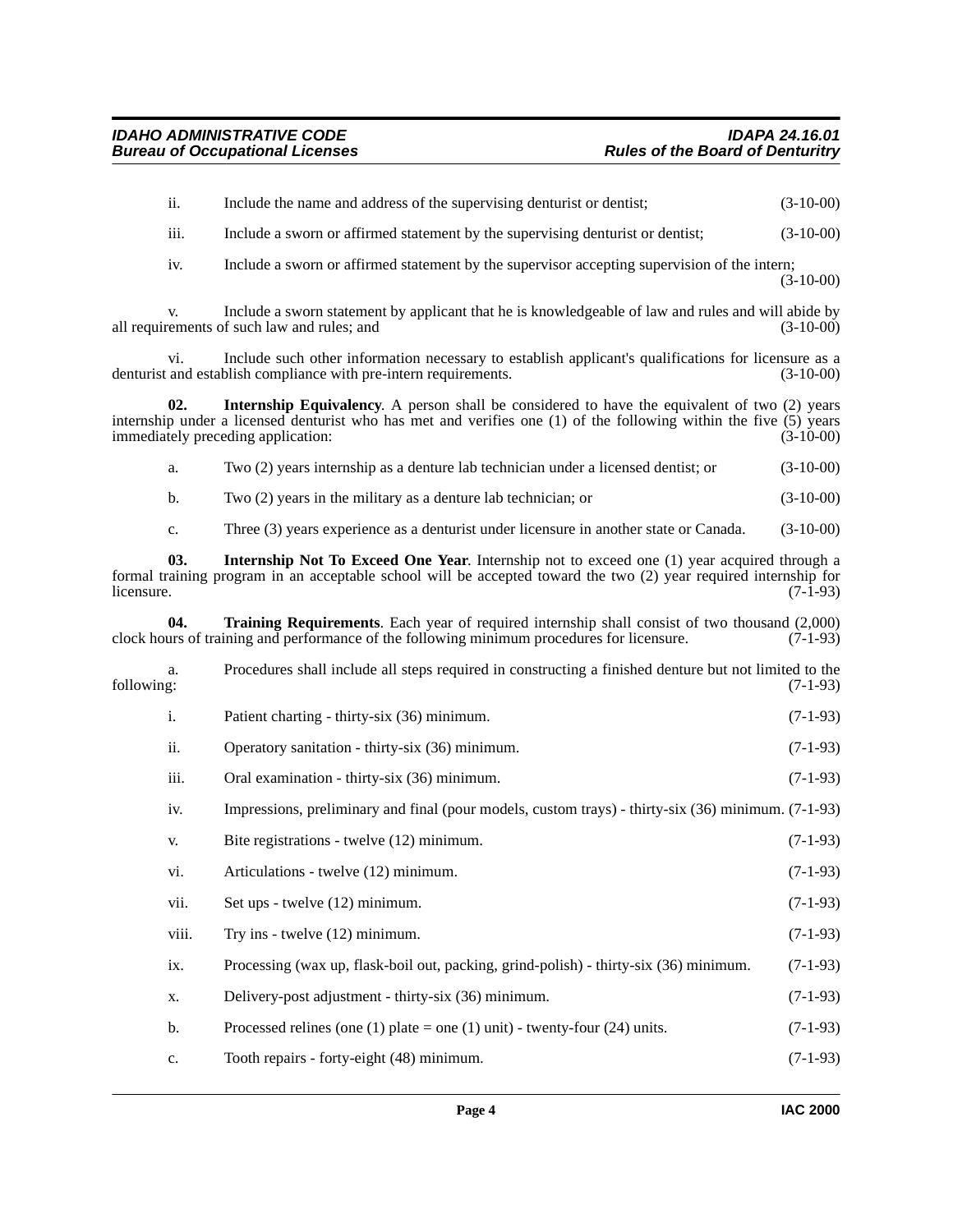<span id="page-4-7"></span>d. Broken or fractured plates or partials - forty-eight (48) minimum. (7-1-93)

**05. Reporting Requirements**. Interns must file reports, attested to by the supervisor, with the board on forms provided by the Bureau of Occupational Licenses on a monthly basis and recapped at termination or completion of the training. (7-1-93)

<span id="page-4-5"></span>**06. Denture Clinic Requirements**. Denture clinic requirements for approved internship training:

(7-1-93)

a. There shall be not more than one (1) internee per licensed denturist or dentist who is practicing at the clinic on a full time basis.  $(7-1-93)$ 

b. There shall be a separate work station in the laboratory area for each intern with standard equipment, i.e. lathe, torch and storage space. The intern shall provide necessary hand tools to perform the duties of the denture profession. Use of the operatory facilities and other equipment will be shared with the intern. (7-1-93)

#### <span id="page-4-0"></span>**301. -- 314. (RESERVED).**

#### <span id="page-4-6"></span><span id="page-4-1"></span>**315. INACTIVE LICENSURE STATUS (Rule 315).**

**01. Request License Be Placed On Inactive Status**. A denturitry licensee may request the board that se be placed upon inactive status. his license be placed upon inactive status.

**02.** License Fee For Inactive Status. A licensee shall be required to submit an annual renewal fee of ars (\$50) in order to remain on inactive status. (3-10-00) fifty dollars  $(\$50)$  in order to remain on inactive status.

**03.** While On Inactive Status. A licensee on inactive status shall not provide or perform denturist as defined in these rules. (3-10-00) services as defined in these rules.

**Reactivating Inactive License**. A licensee on inactive status may reactivate his license to active status by paying the renewal fee for an active license and providing proof they have completed and obtained such continuing education as required by board rule of not less than twelve (12) hours for each year of inactive licensure.

 $(3-10-00)$ 

**05. License Inactive Over Five Years**. No license may remain on inactive status for more than five (5)  $years.$  (3-10-00)

#### <span id="page-4-2"></span>**316. -- 349. (RESERVED).**

#### <span id="page-4-4"></span><span id="page-4-3"></span>**350. CONTINUING EDUCATION (Rule 350).**

The board may accredit education programs for purposes of continuing education where the subject matter of the program is determined to be pertinent to the practice of denturitry. (7-1-93)

**01.** Subjects. Subjects deemed pertinent to the practice of denturitry are those set forth in Section 54-<br>Idaho Code and may also include ethics courses. (7-1-93)  $3311(b)$ , Idaho Code and may also include ethics courses.

<span id="page-4-8"></span>**Request For Approval.** Requests for approval of continuing education programs must be made to the board, in writing, and provide an outline of the program which the board is being asked to approve. The request must also address the matters set forth in Subsection 350.05 below. Requests may accompany the annual renewal form or may be made to the board in advance of the program for which approval is sought as indicated in Subsection 350.03, below. (7-1-93)

<span id="page-4-9"></span>**03. Requests For Pre-Approval**. Requests for pre-approval of continuing education programs must be made to the board, in writing, and provide an outline of the program which the board is being asked to approve.<br>Requests for pre-approval must also address the matters set forth in Subsection 350.05 below. (7-1-93) Requests for pre-approval must also address the matters set forth in Subsection 350.05 below.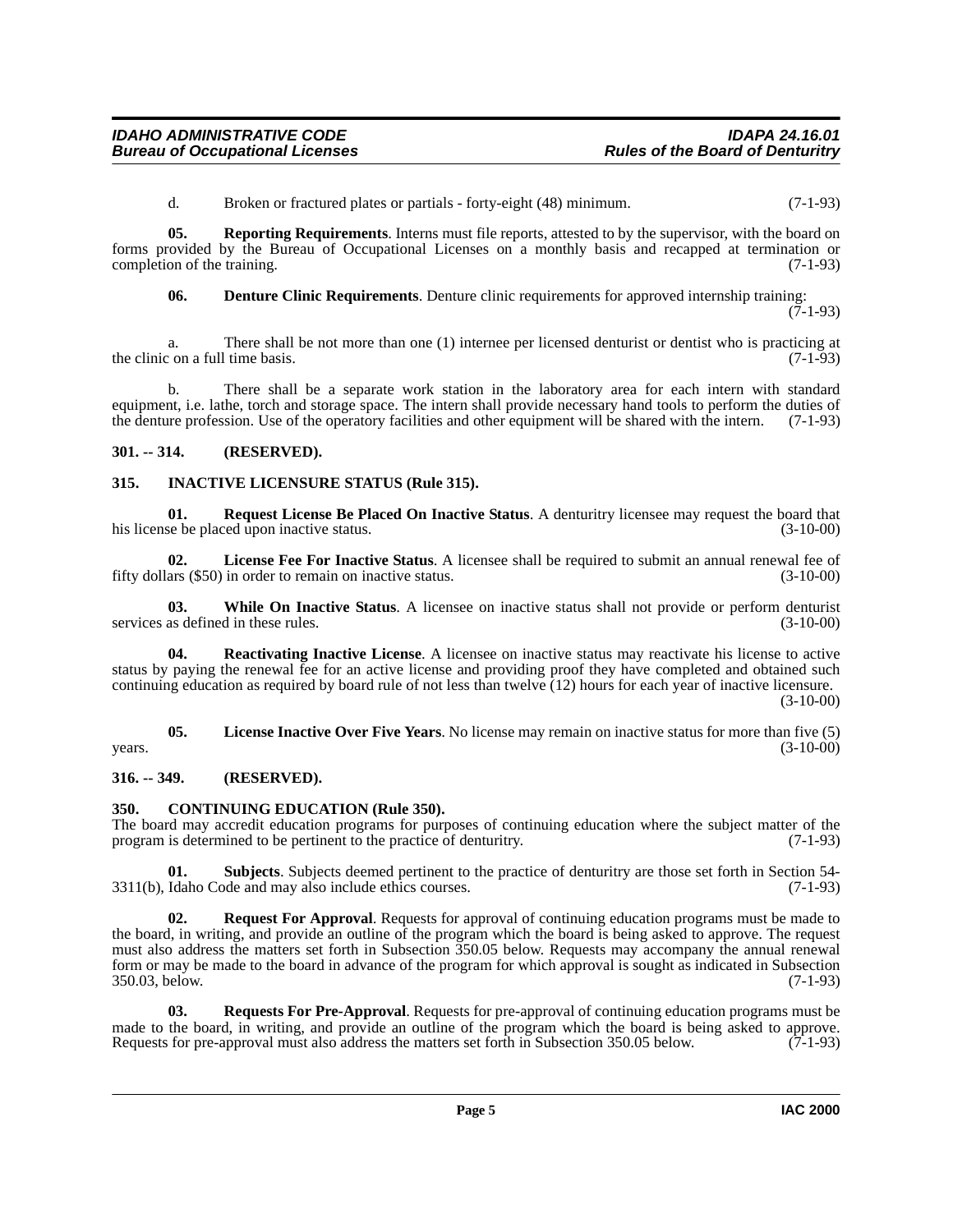### *IDAHO ADMINISTRATIVE CODE IDAPA 24.16.01* **Bureau of Occupational Licenses**

Requests for pre-approval must be received by the Bureau of Occupational Licenses no less than ng days prior to the date of the program. (7-1-93) eleven  $(11)$  working days prior to the date of the program.

b. Requests for pre-approval which are not denied within ten (10) working days from receipt by the Bureau will be deemed approved. (7-1-93)

c. Only those continuing education programs sponsored by recognized educational institutions (such as accredited colleges or universities), state or national denturist boards or associations, will be eligible for preapproval consideration by the board. All other programs will be considered at the time of renewal. (7-1-93)

<span id="page-5-4"></span>**04. Credit For Continuing Education Attendance**. Continuing education credit will be given only for actual time in attendance by the licensee. No credit will be given for non-instructive time. Correspondence or Home Study courses shall not be eligible for continuing education credits. (3-10-00) Home Study courses shall not be eligible for continuing education credits.

<span id="page-5-7"></span>**05. Requests For Approval Of Programs**. All requests for approval or pre-approval of educational programs must be accompanied by a statement that includes the name of the instructor or instructors, the date and time and location of the course, the specific agenda for the course, and a statement by the licensee of how the course is believed to be pertinent to the practice of denturitry as specified in Section  $54-3311(b)$ , Idaho Code. (7-1-93)

#### <span id="page-5-0"></span>**351. -- 399. (RESERVED).**

#### <span id="page-5-5"></span><span id="page-5-1"></span>**400. INSPECTIONS (Rule 400).**

<span id="page-5-10"></span>**01. Who May Examine Or Inspect**. The board or its agents may examine and inspect the place of business of any denturist at anytime during business hours or upon at least seventy-two (72) hours notice made by U.S. mail to the address of record of the denturist when the board or its agents are unable to establish the regular business hours. (7-1-93)

<span id="page-5-6"></span>**Reason For Inspection**. Inspections are made to insure compliance with the Standards of Conduct and practice set forth in Section 450. Deficiencies are a violation of Section 450 and actionable against the denturist under Section 54-3314(c), Idaho Code. (7-1-93) under Section 54-3314(c), Idaho Code.

#### <span id="page-5-2"></span>**401. -- 449. (RESERVED).**

#### <span id="page-5-3"></span>**450. STANDARDS OF CONDUCT AND PRACTICE (Rule 450).**

#### <span id="page-5-9"></span><span id="page-5-8"></span>**01. Sanitation**. (7-1-93)

a. There shall be three (3) separate rooms; a reception room, and operatory room and a laboratory.  $(7-1-93)$ 

b. The operatory room shall have hot and cold running water, basin with approved disposal system;<br>ant soap; single-use towels, a cuspidor with running water and a closed waste receptacle. (8-24-94) disinfectant soap; single-use towels, a cuspidor with running water and a closed waste receptacle.

c. The laboratory room shall have hot and cold running water, and basin with approved disposal system.  $(8-24-94)$ 

d. There shall be a method of sterilization and disinfection evident and in use to insure the protection of the public.  $(8-24-94)$ 

- e. All floors, walls, ceiling and benches shall be kept in a sanitary condition at all times. (8-24-94)
- f. Every patient shall have a separate and clean bib and a disposable cup. (7-1-93)
- g. Every denturist shall wear a clean and professional garment. (7-1-93)
- h. The hands of every denturist shall be washed in the presence of every patient with germicidal or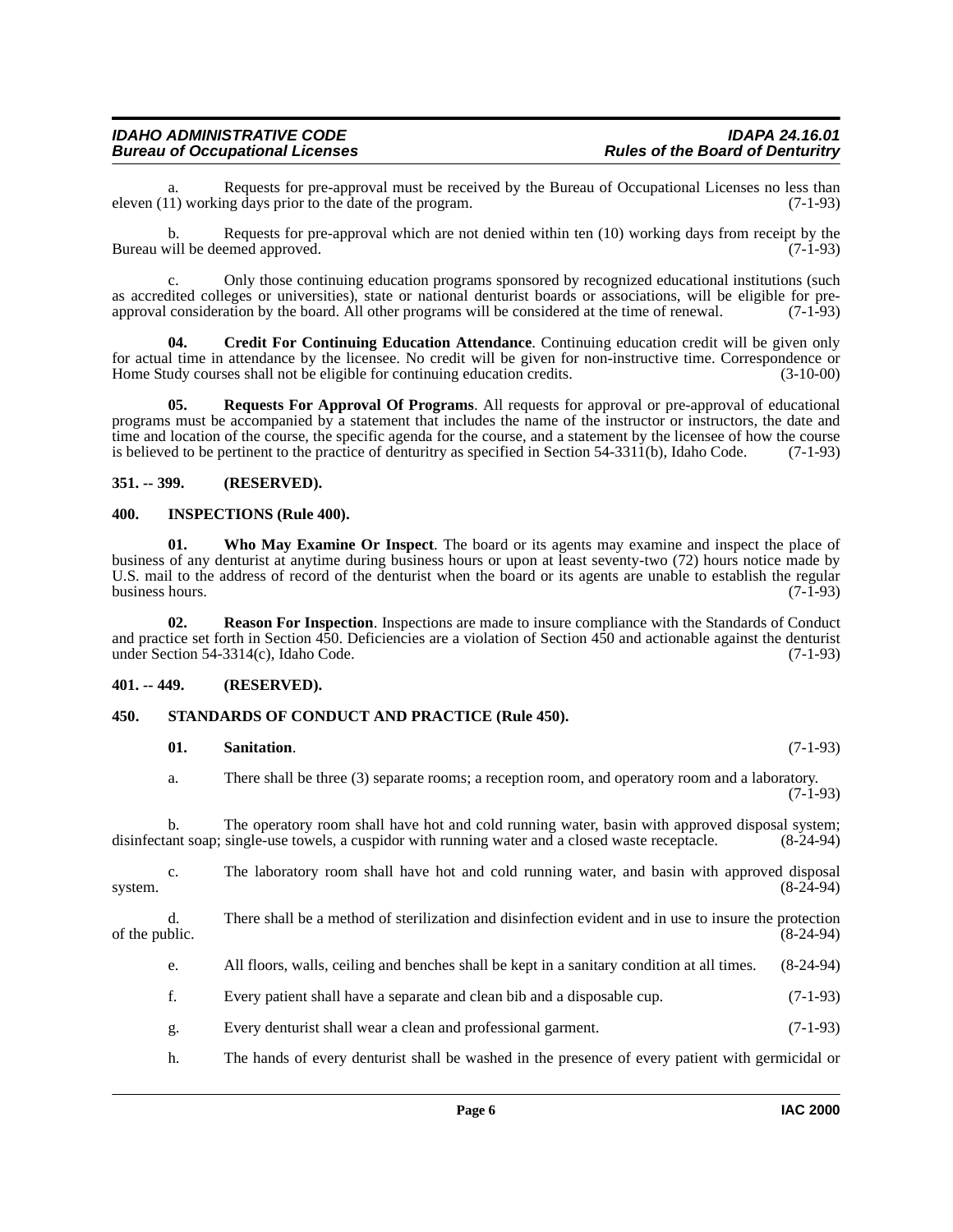#### *IDAHO ADMINISTRATIVE CODE IDAPA 24.16.01 Bureau of Occupational Licenses*

<span id="page-6-7"></span>Adequate and conveniently located toilet facilities with hot and cold running water, basin with approved disposal system, soap and single use towels will be provided within the building. (8-24-94) All denturist offices shall be open to inspection anytime during the business hours to inspection by  $(7-1-93)$ the board or its agents. k. All telephones must have emergency phone numbers placed on the telephone. (7-1-93) **02.** Office Standards. (7-1-93) a. Denturists shall take care to use proper sterilization and sanitation techniques in all phases of their work. (7-1-93) b. A complete record of each patient shall be kept. (7-1-93) c. All teeth and materials used shall meet ADA standards. (7-1-93) **03. General Conditions**. (7-1-93)

a. Conditions deemed by investigators to be a menace to the public health will be brought to the of the board for consideration and immediate action. (7-1-93) attention of the board for consideration and immediate action.

b. These Standards of Conduct and Practice shall be conspicuously posted in every licensed <br>'s place of business. (7-1-93) denturist's place of business.

### <span id="page-6-0"></span>**451. -- 474. (RESERVED).**

#### <span id="page-6-9"></span><span id="page-6-1"></span>**475. REGISTRATION STATEMENT (Rule 475).**

To enable the board to examine or inspect the place of business of any licensed denturist as referred to in Section 54-  $3314(5)$ (b), Idaho Code, the filing of an annual statement shall be required of all licensed denturists.  $(7-1-97)$ 

**01. Statement**. Shall list the name and principal place of business of the denturist who is responsible ractice of denturitry at that location. (7-1-97) for the practice of denturitry at that location.

<span id="page-6-8"></span>**02. Other Business Locations**. Any other business locations maintained by the principal denturist and all denturists employed at the business. (7-1-97)

<span id="page-6-3"></span>**03. Date Of Filing**. Shall be filed with the board no later than August 15th of each year or within ten (10) days of any change in either location, identity of principal denturist or denturist employees. (7-1-97)

<span id="page-6-4"></span>**04. Failure To Timely File**. Failure to timely file or update this statement will constitute grounds for discipline pursuant to Section 54-3314(a), Idaho Code.  $(7-1-97)$ 

#### <span id="page-6-5"></span><span id="page-6-2"></span>**476. GUARANTEE OF DENTURIST SERVICES.**

As prescribed in Section 54-3320(c), Idaho Code, unconditional guarantee of denturist services will require that the licensee refund, in full, any monies received in connection with the providing of denturist services, if demanded by the purchaser within ninety (90) days of delivery of the dentures, or the providing of services for which a fee is charged.  $(7-1-97)$ charged. (7-1-97)

<span id="page-6-6"></span>**01. Ninety Day Period**. The ninety (90) day period shall be tolled for any period in which the denturist has taken possession or control of the dentures after original delivery. (7-1-97)

<span id="page-6-10"></span>**02. Written Contract**. By written contract signed by the purchaser, the denturist may specify the amount of the purchase price of the dentures, if any, that is nonrefundable should the consumer choose to cancel the purchase within the guarantee period. (7-1-97)

antiseptic soap and water. Every denturist shall wear disposable gloves. (8-24-94)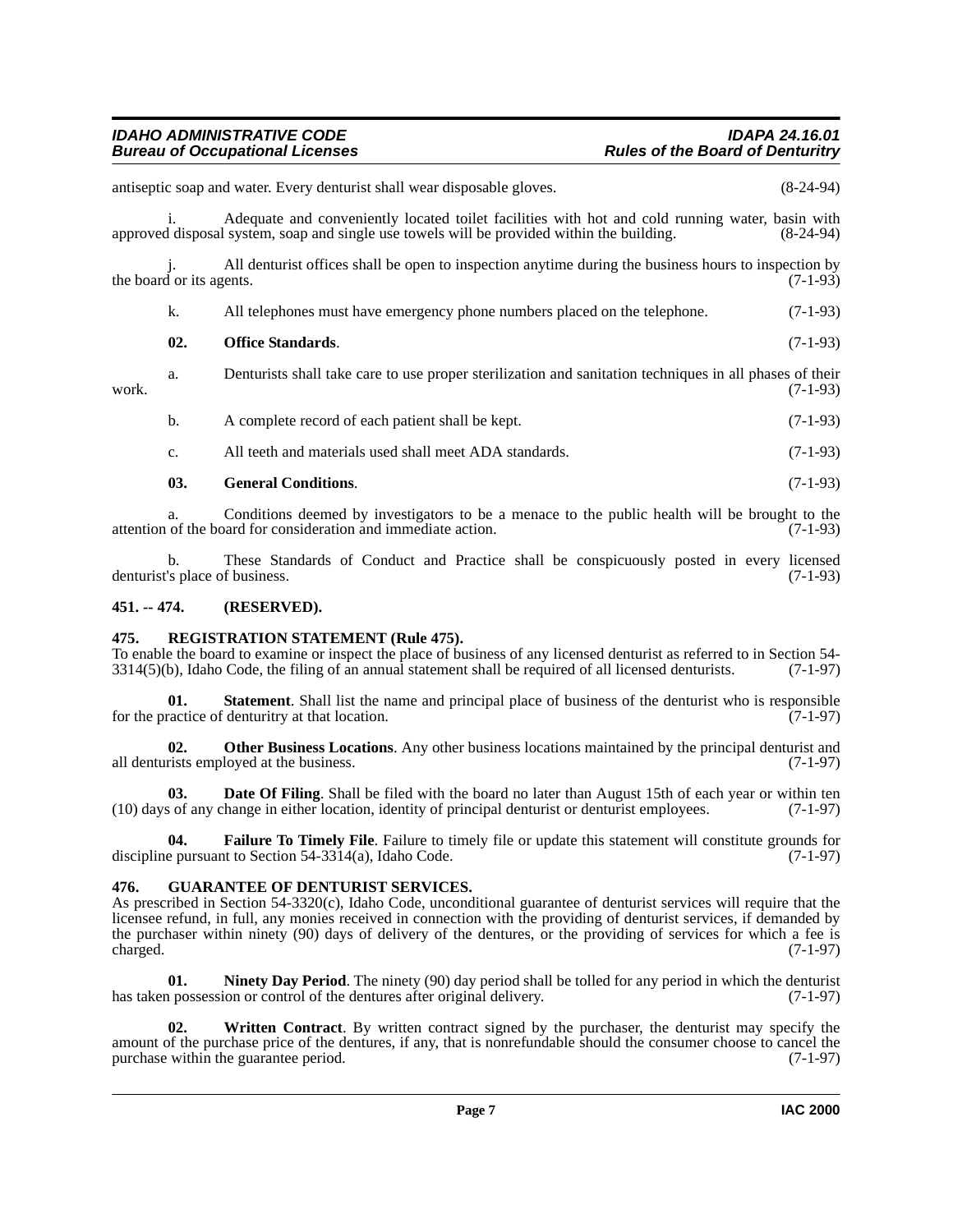**03. Nonrefundable Amount**. Under no circumstances shall the nonrefundable amount exceed twentyfive percent (25%) of the total purchase price of the dentures. (7-1-97)

<span id="page-7-15"></span><span id="page-7-14"></span><span id="page-7-9"></span>**04.** Limitation. There is no limitation on the consumer's right to cancel. (7-1-97)

**05. Cancellation Of Agreement**. If the licensee elects to cancel the agreement or refuses to provide adjustments or other appropriate services to the consumer, the consumer will be entitled to a complete refund.

(7-1-97)

#### <span id="page-7-0"></span>**477. -- 479. (RESERVED).**

#### <span id="page-7-13"></span><span id="page-7-1"></span>**480. DISCIPLINE (Rule 480).**

<span id="page-7-10"></span>**01.** Civil Fine. The Board may impose a civil fine not to exceed one thousand dollars (\$1,000) upon a denturist for each violation of Section 54-3314(a), Idaho Code. (3-18-99) licensed denturist for each violation of Section  $5\overline{4}$ -3314(a), Idaho Code.

<span id="page-7-11"></span>**02. Costs And Fees**. The Board may order a licensed denturist to pay the costs and fees incurred by the Board in the investigation or prosecution of the licensee for violation of Section 54-3314(a), Idaho Code. (3-18-99)

#### <span id="page-7-2"></span>**481. -- 499. (RESERVED).**

#### <span id="page-7-17"></span><span id="page-7-3"></span>**500. RULES OF PROCEDURE (Rule 500).**

The rules of procedure adopted by the Bureau of Occupational Licenses are the rules of procedure of the Board of Denturity. (7-1-93) Denturitry. (7-1-93)

#### <span id="page-7-4"></span>**501. -- 549. (RESERVED).**

#### <span id="page-7-12"></span><span id="page-7-5"></span>**550. DENTURE TECHNICIAN DEFINED (Rule 550).**

A denture technician is a person who is limited to making, constructing, altering, reproducing or repairing of a full upper or lower removable prosthetic denture, the repairing of a removable partial upper or lower prosthetic denture but is not allowed to make an impression or come in direct contact with a patient. (3-10-00)

#### <span id="page-7-6"></span>**551. -- 599. (RESERVED).**

#### <span id="page-7-7"></span>**600. RULE MAKING HISTORY PRIOR TO JULY 1, 1993 (Rule 600).**

<span id="page-7-16"></span>

| Adopted July 20, 1984, Effective August 10, 1984,             |            |
|---------------------------------------------------------------|------------|
| Amended and Readopted June 10, 1988, Effective July 1, 1988   |            |
| Amended and Readopted July 13, 1992, Effective August 3, 1992 | $(7-1-93)$ |

#### <span id="page-7-8"></span>**601. -- 999. (RESERVED).**